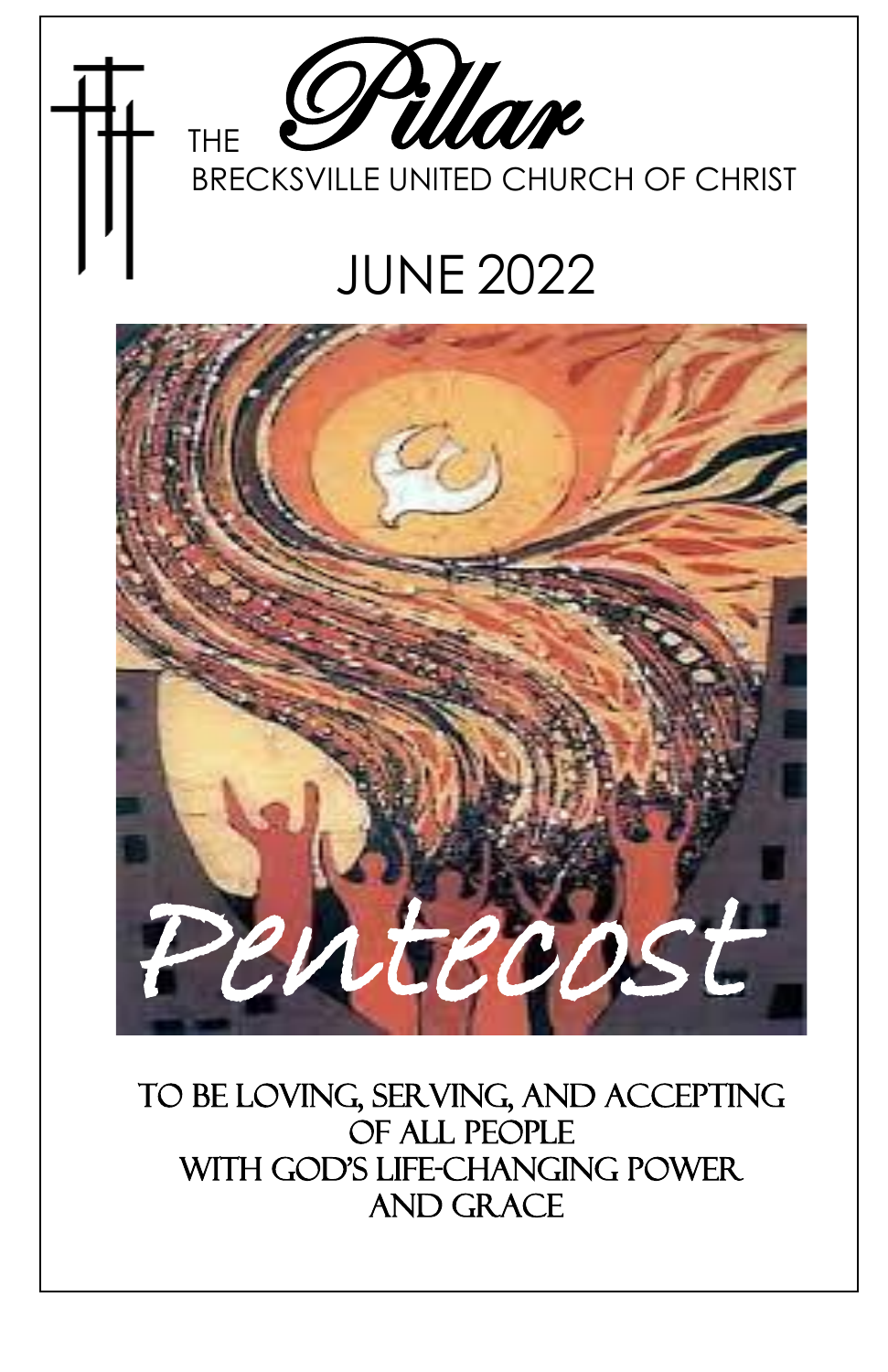## *Pastor's Ponderings……...*

The journal *Science Advances* just published a new discovery of fossils older than anything seen before. These fossils are dated from just 300 million years after Earth formed.

To put this into perspective, stretch your arms out for a handy geological timeline. Fingertip to fingertip, represents time from the formation of Earth to now – about 4.5 billion years. The length of your left middle finger represents the time that the Earth was a hot volcanic piñata, relentlessly whacked by comets and asteroids. It was an unpleasant neighborhood. No life as we know it could survive.

Then, 4.2 billion years ago, life began. It was only microscopic, but it was life. These little guys never wrote a good novel, but I am grateful for their generous contribution of oxygen to the atmosphere. But here's what I find truly astonishing: as soon as life could exist, life did exist. This era of microbial life extends all the way from your left hand to your right wrist.

Then, from your right wrist onward, everything changes very quickly. Complex life burst forth in what is called the Cambrian explosion. All modern animal phyla appeared in a geological blink of an eye. These new critters had legs and eyes; they learned to chase food and scamper away. One of them, the once ubiquitous trilobite, went extinct 200 million years before the dinosaurs even showed up. I have some trilobite fossils in my office; stop by and hold one in your hand.

I know not everyone will draw the same inspiration, but, for me, this perspective strengthens my faith in a God who loves life. Life was everywhere as soon as life could be anywhere. Life has evolved and diversified into goofy shapes, colors and sizes, with ingenious, creative abilities and defenses. Combined with the recent news from space (the discovery of thousands of new planets), I think it would be weird if extraterrestrial life does NOT exist; we just don't seem to have observed it yet.

Meanwhile, back on Earth, when one species gets out of balance, natural selection brings them back in line (usually by wiping them out) to restore balance. For example, if a shark produced as much offspring as a salmon, they would overwhelm the seas, wipe out their own food supply and die off. Balance restored, with apologies to the industrious sharks.

**(continued)**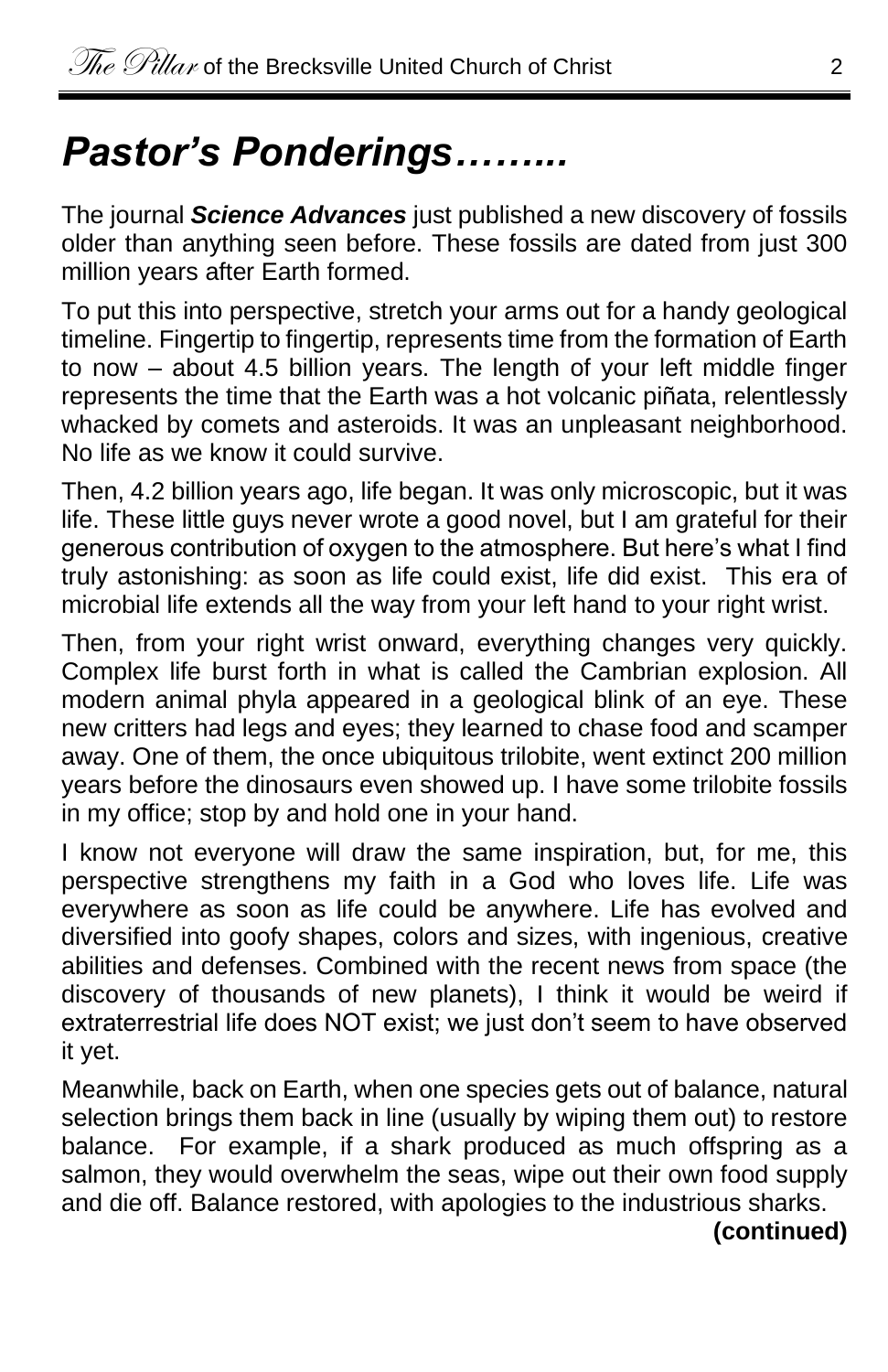#### *Pastor's Ponderings……... (continued)*

In our arm-to-arm timeline, all complex life is in your right hand. And in a single stroke with a nail file, you could eradicate the entire span of human existence off your timeline.

Human presence has been brief, but wildly influential. Human influence is felt everywhere from the top of the atmosphere to the bottom of the seas, usually to the dismay of other species. But the microbes can still claim victory. There are more of them than us, and they were here first.

Fossils tell the story of five mass extinction events. The Permian extinction (251 million years ago) wiped out 96% of all marine life. A Siberian volcano did it. The famous Cretaceous event (65 million years ago) wiped out the dinosaurs and 75% of all other species, thanks to an asteroid that took a vacation in Cancun.

But here's a sobering idea: a sixth mass extinction event is happening now, quietly, all around us. This one's not caused by an asteroid or volcano. It is caused by human influence. We are what is out of balance. Humans have been here but a short while. Like ill-mannered guests, we have made quite of mess of things on this planet.

I believe in a creator who loves life and diversity. Perhaps we'll be part of that progression, perhaps not. But if we love the Creator, faith compels us to respect science and care for Creation. We are but stewards of this garden, not owners. We are here, but for a time, to care for the Earth and one another.

*"Treat the Earth well: it was not given to you by your parents, it was loaned to you by your children."* - Kikuyu Proverb

And yes, that will be on the test.

-- Peace and blessing, Pastor John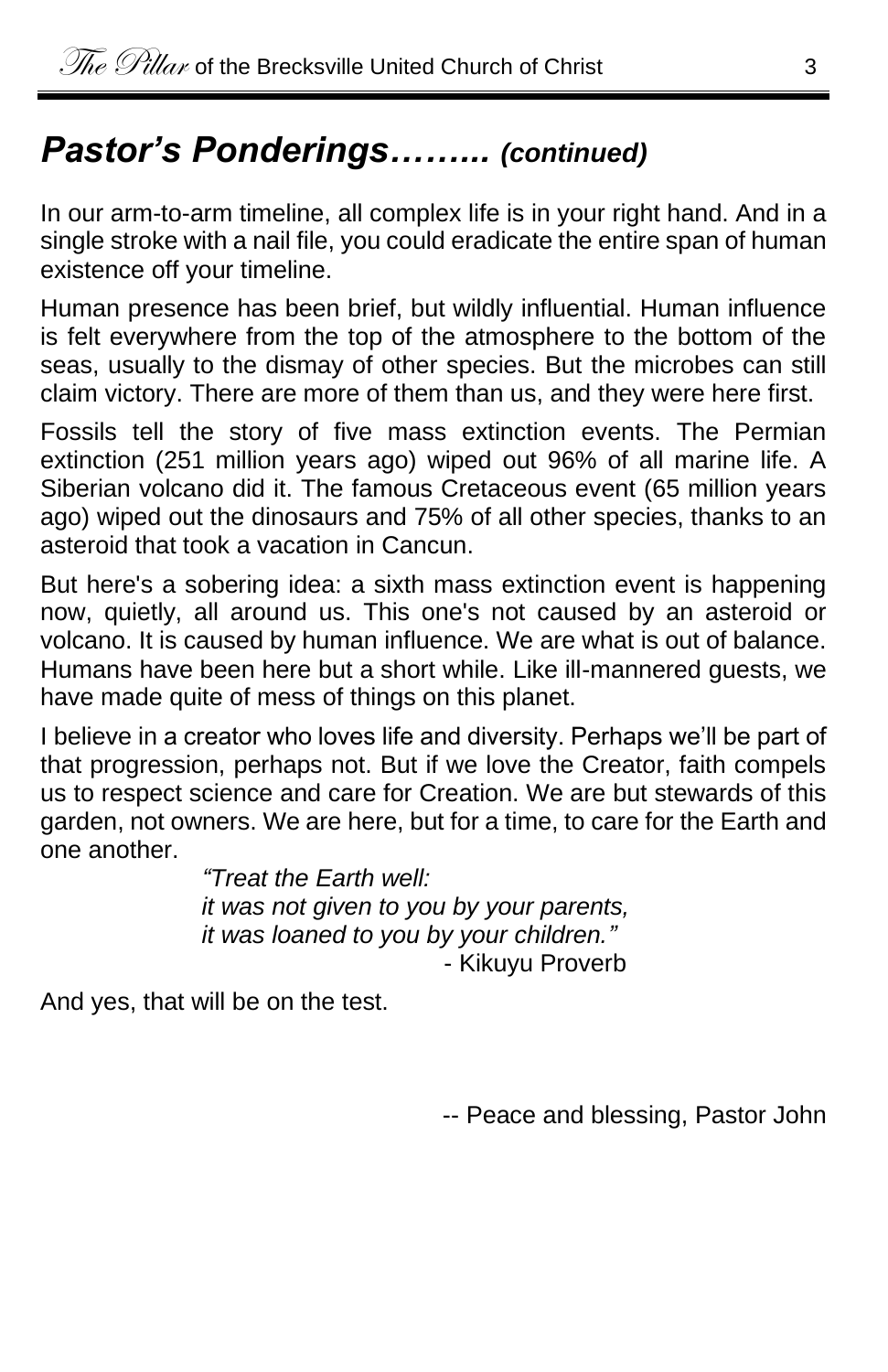#### **Meet the Staff**

**Job Title** – Pastor

**Duties**: Preach the Way of Jesus, build relationships inside and outside the church, extend pastoral care and spiritual support, serve, reach out and grow the faith community in Brecksville and the wider community, prepare experiences of prayer that are meaningful and relevant, develop connections to the wider UCC denomination, cultivate spiritual leadership within the community, and of course, any other responsibilities as needed – and there are lots of those. :0)

**Your favorite part of your job**: Helping people and sharing Jesus' Way. I genuinely love and care for the people of Brecksville UCC – you really are a pleasure to work with. I enjoy the variety of work, and the fact that I'm never really finished. I just run out of time!

**When you were a kid, what did you want to be when you grew up?** A journalist. I started with photography, then discovered that I enjoyed writing for publication, getting some regional writing awards in high school. That gave my self-esteem a much-needed boost at the time. I was a journalism major in my first year of college, then switched to teaching, then went to seminary.

**First paying jobs:** 1) Paperboy; 2) Ferris wheel operator; 3) Pizza maker; 4) Group home for people with developmental disabilities; 5) Stone cutter; 6) English teacher; 7) U.S. Air Force.

**Favorite music genres:** Classical and other orchestral music, especially Mahler and Beethoven; most anything by U2, The Chicks, or Bruce Springsteen.

**Favorite movies:** Apollo 13, Big Fish, The Matrix, Ordinary People, 2001: A Space Odyssey, A River Runs Through It, Contact, Life of Pi, and The Mission.

**Favorite book:** Les Misérables by Victor Hugo.

**Something we don't know about you:** I live with chronic pain caused by ankylosing spondylitis. The pain varies unpredictably; some days are worse than others.

**Your favorite way to spend your free time / Hobbies:** Hiking, Scrabble, Astrophysics, Scuba.

**What three items would you take with you to a deserted island:** Les Misérables, Hiking Shoes, Coffee.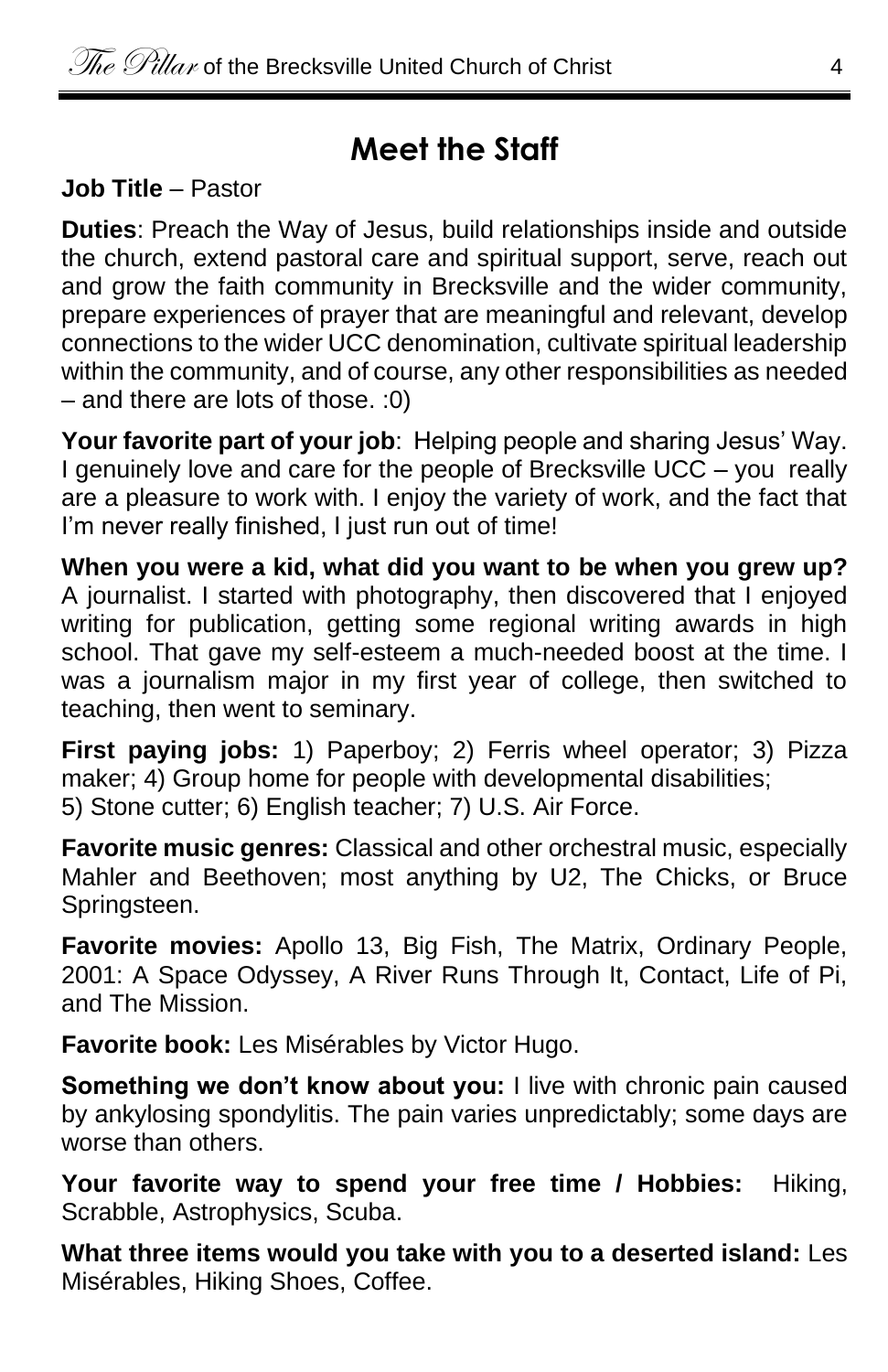

### FROM THE MINISTRIES

#### OF BUCC

#### **CHRISTIAN EDUCATION**

**ATTENTION!!!!ATTENTION!!!!** – Looking for some excitement on Sunday mornings? Love (or even like) kids? Don't feel like sitting through the sermon? Well, consider becoming a Sunday school teacher! We have openings for the middle school and high school classes. It's easy and a lot of fun. We have all of the teaching materials and supplies - and if no kids show up, you can stay in church! Please see Miss Mindy or call the church office and let me put you on the list!! – The manufacture of the Mindy Harris-Wade

**CLEVELAND FOOD BANK** – CE made mugs and candle holders for their Lenten project this year. They raised \$300.95, which has been donated to the Cleveland Food Bank. Thanks to our kids for their hard work, and to all who generously supported their efforts!

#### **FACILITIES**

**OUTSIDE** – Lawn maintenance will be \$75 per week which is a \$25 increase over last year. The increase was due to go into effect last year, but NJM Landscaping was kind enough to hold off until this year.

The parking lot will undergo repairs, recoating and striping in August. The cost will be \$8,900, and the project will be performed by Protect-A-Cote, Inc. This should give us 3-5 more years of service. A complete resurfacing of the entire lot would run in the neighborhood of \$75,000. A capital fund drive would need to be considered at some future point.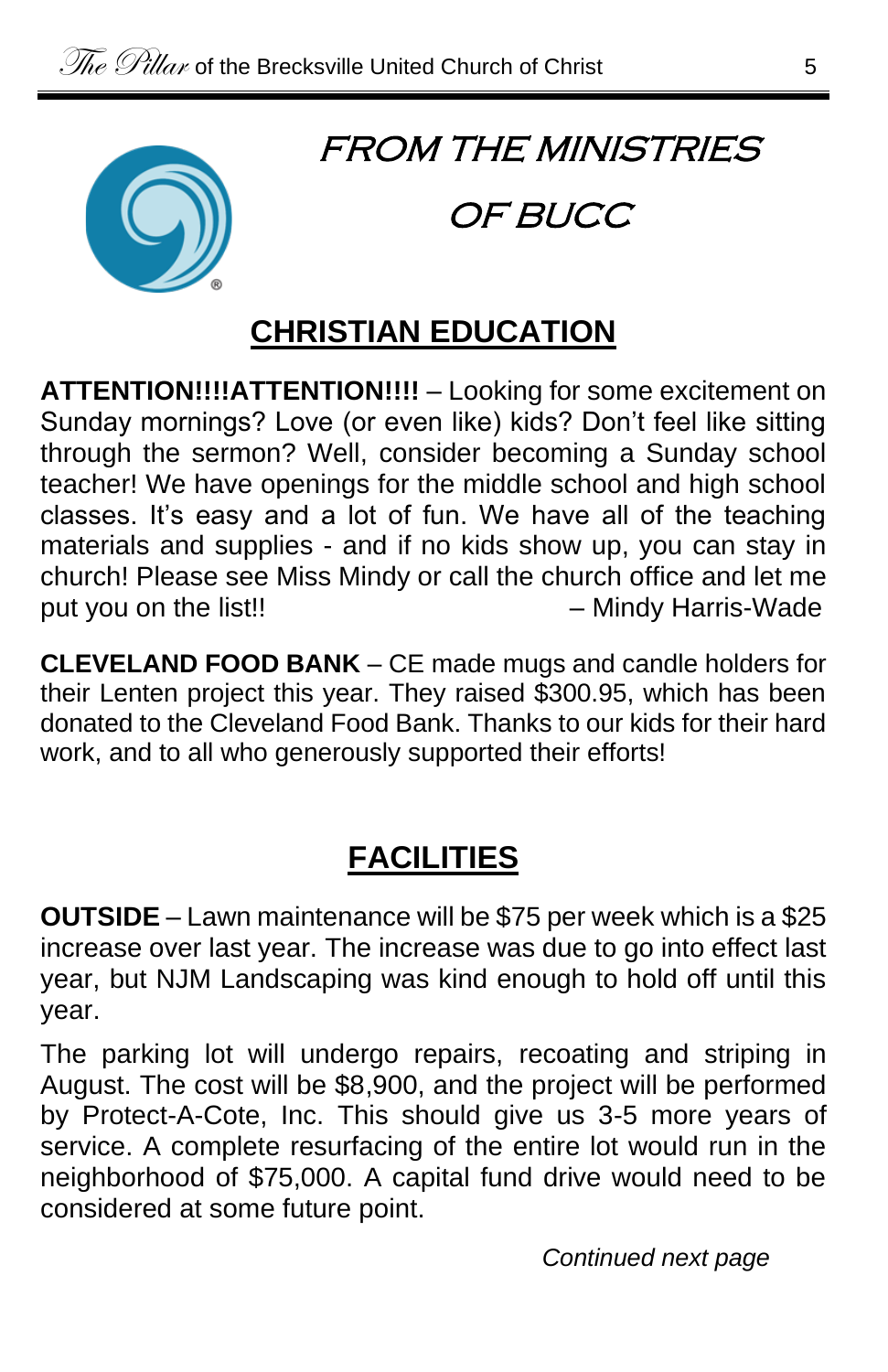#### **FACILITIES** (continued)

The columns in the rear portico are showing deterioration, especially around the bottom area. We are seeking an estimate to wrap them in aluminum.

**INSIDE** – The sink and faucet in the flower room are being replaced. They are in bad condition and over 50 years old. Price is yet to be determined.

#### **FINANCE**

A collection was taken for Edna House, which provides a safe, sober environment for those recovering from alcohol and drug addictions. A total of \$611 was received for this worthy cause.

Another \$165 was collected for Ukrainian relief.

Memorials were given in memory of Fred Pesek and Marjorie Rahnenfuehrer.

#### **OCWM**

**EDNA HOUSE** – Thanks to the generosity of the BUCC congregation, we were able to give Edna House a check for \$611 this year. Many thanks to all who support this worthy effort!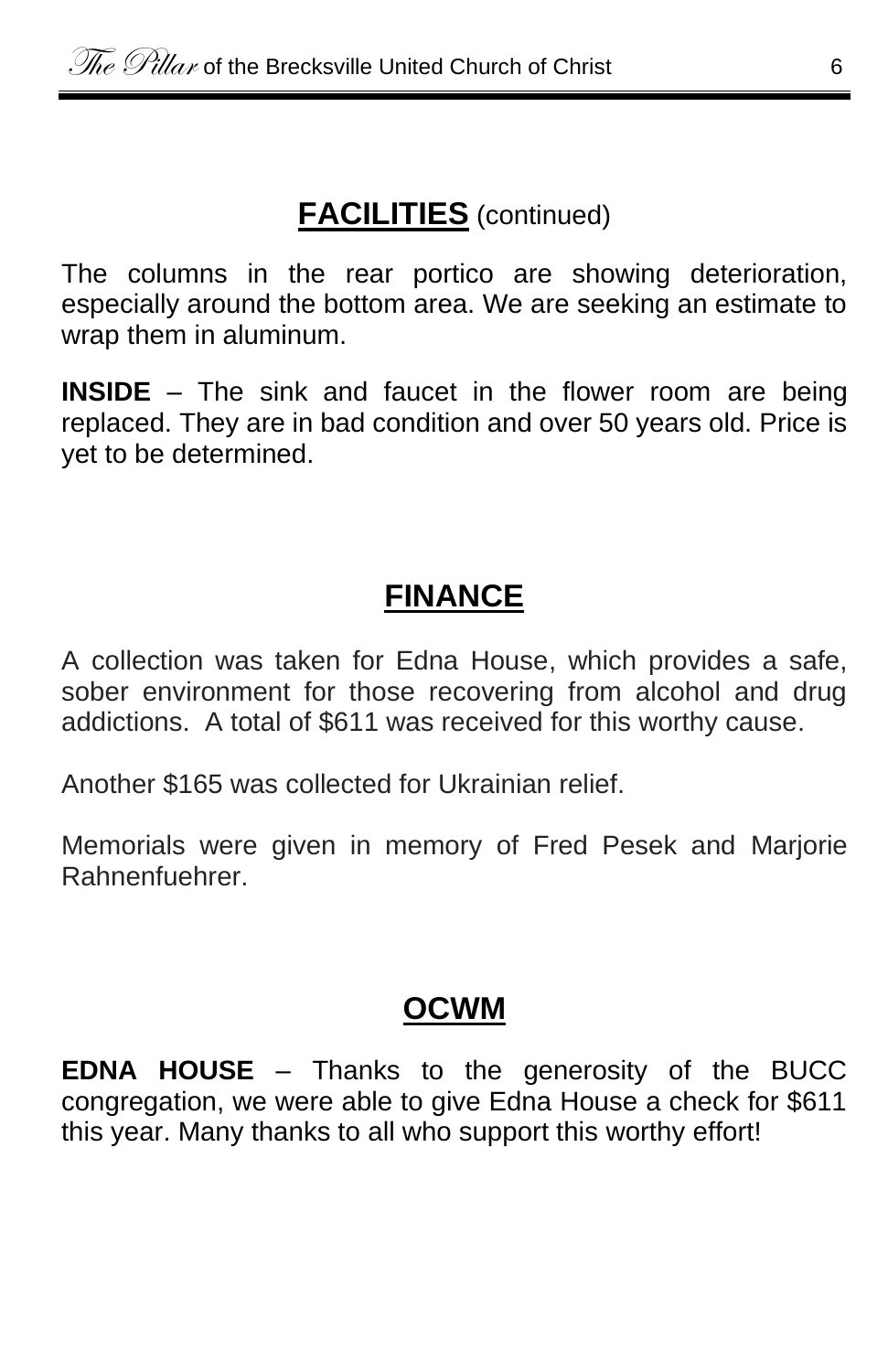#### **STAFF/CONGREGATION RELATIONS**

**NURSERY** – After a long closure of the nursery due to the COVID pandemic, Council has approved the reopening and staffing of the nursery. The nursery has been thoroughly cleaned and is ready to greet our little ones. Before the Staff Congregation Relations Ministry fills the Church Nursery Attendant position with a permanent employee, we would like to assess the need. We are looking for several adult volunteers who would be willing to staff the nursery one to two Sundays over a two-month period. We would ask that the volunteer arrive 10-15 minutes before the service. If there are no children in the nursery after the Children's Sermon concludes, the volunteer is free to leave the nursery. You may sign up using Breeze or you may contact Evie Novak of the SCR Ministry or the church office if you are willing to help out.

#### **SPIRITUAL LIFE**

**SUMMER MUSIC VOLUNTEER PROGRAM 2022** – Dave Debick will continue recruiting volunteer musicians for summer music, during May and early June. If you're comfortable singing or playing your instrument in public, please consider sharing your musical gifts at a Sunday service, sometime over the summer. You won't find a more affirming group of listeners than BUCC members! Dave can help you find music, and he's happy to rehearse with you as much/little as you're comfortable with. High school students are welcome to participate. Feel free to contact Dave with any questions. His number is in the church directory, or you can find him recruiting during coffee hour over the next few weeks - All are welcome!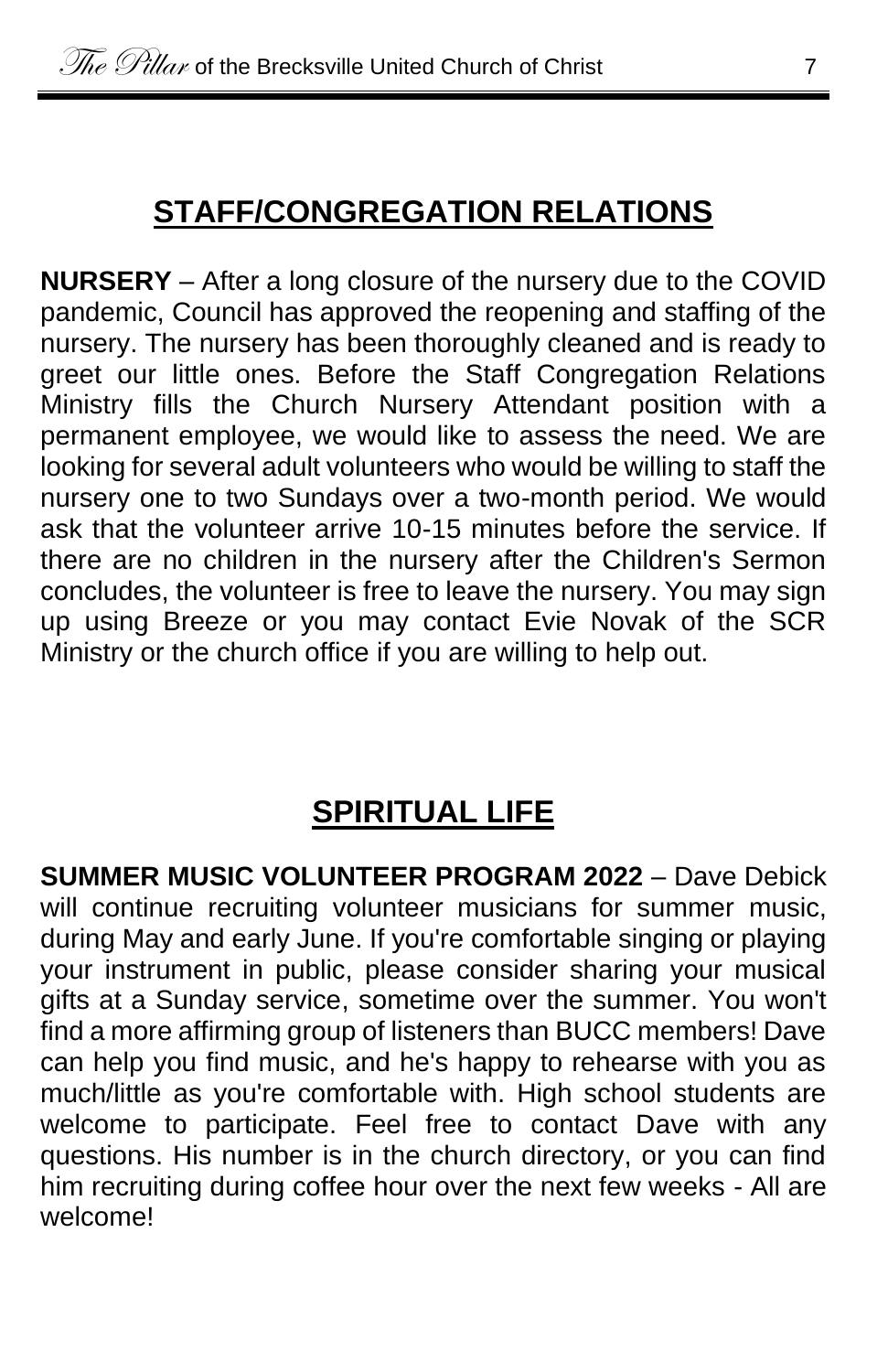

#### *Happy, Happy JUNE Birthdays\* to the following BUCC Members! Please share in their joy and wish them a Happy Birthday!*

| June 02 | Bridget Sproul  |                   |  |
|---------|-----------------|-------------------|--|
| June 04 |                 | Lily Hunt         |  |
| June 08 | Vincent Kaval   |                   |  |
| June 10 |                 | Heidi Spangler    |  |
| June 15 |                 | Dot Bailey        |  |
|         |                 | Giuliana Gagliano |  |
| June 19 |                 | Marla Corrado     |  |
| June 20 |                 | Sam Koch          |  |
| June 23 |                 | Marilyn Wrights   |  |
| June 24 |                 | Chad Sproul       |  |
| June 25 |                 | Carole Snider     |  |
| June 26 | Maureen Stanley |                   |  |
|         | Kimberly Wallis |                   |  |
| June 27 |                 | Bruce McCain      |  |
| June 29 |                 | Carli Began       |  |
|         |                 | Evelyn Seager     |  |
|         |                 | David Wilson      |  |

*\*If you have a JUNE birthday and are not included above, please contact the church office so we can add you to the BUCC Birthday List!*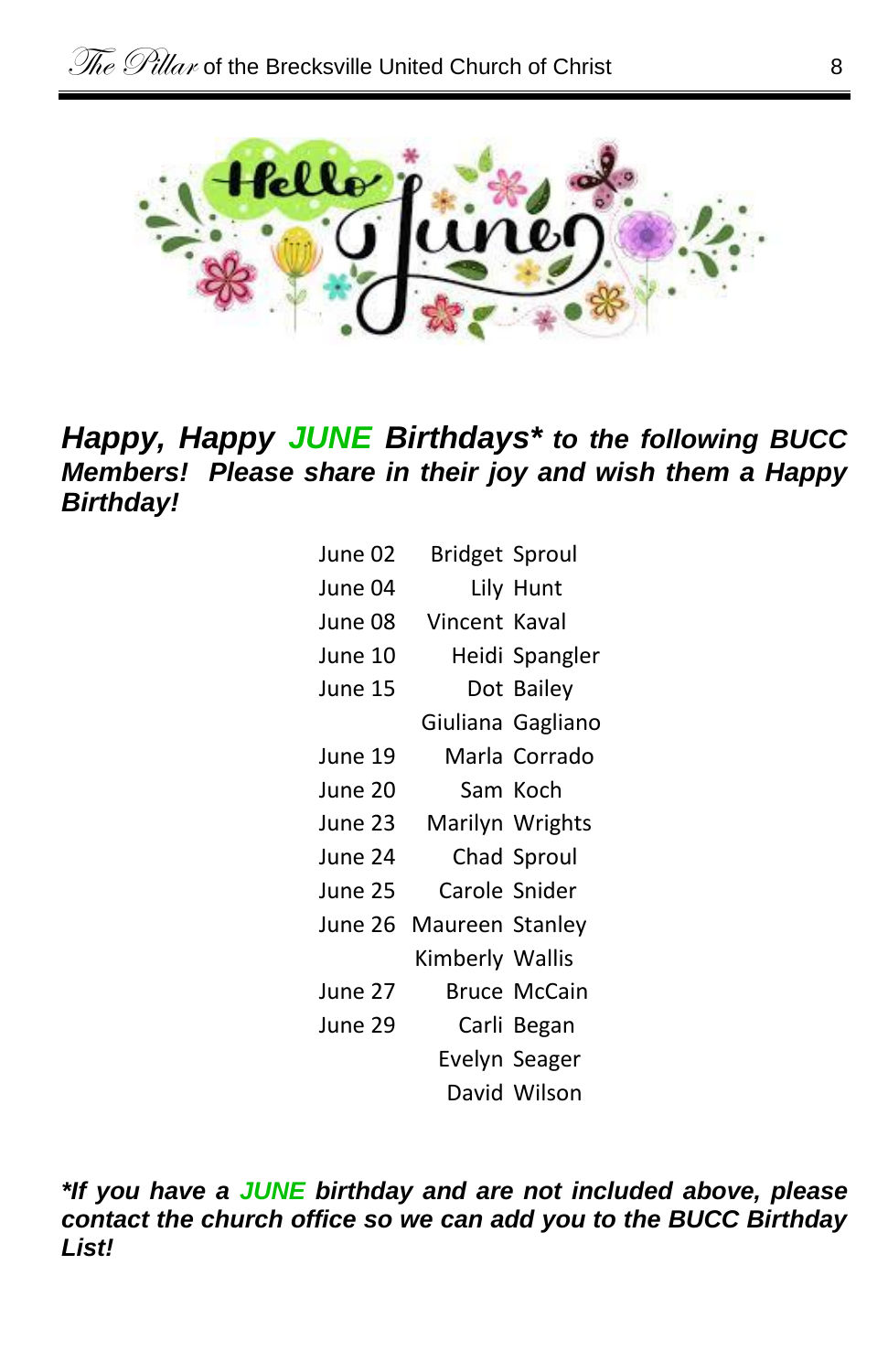

**Wed., JUNE 1** 6:30pm Postcards in Pilgrim Hall

**Thu., JUNE 2** 5pm Recorder/Dulcimer 5:30pm Joyful Noise 7pm Choir

**Fri., JUNE 3 \*OFFICE CLOSED\***

**Sat., JUNE 4**

**Sunday, JUNE 5** 10am Worship Service

**Mon., JUNE 6**

**Tue., JUNE 7** 8:15am "Holy Grounds" (Brecksville Panera)

**Wed., JUNE 8**

**Thu., JUNE 9**

# **CALENDAR** JUNE 2022

**Fri., JUNE 10 \*OFFICE CLOSED\***

**Sat., JUNE 11**

**Sunday, JUNE 12** 10am Worship Service

**Mon., JUNE 13**

**Tue., JUNE 14** 8:15am "Holy Grounds" (Brecksville Panera)

**Wed., JUNE 15** *\*PILLAR DEADLINE\**

**Thu., JUNE 16**

**Fri., JUNE 17 \*OFFICE CLOSED\***

**Sat., JUNE 18**

**Sunday, JUNE 19** 10am Worship Service

**Mon., JUNE 20**



**Tue., JUNE 21** 8:15am "Holy Grounds" (Brecksville Panera)

**Wed., JUNE 22**

**Thu., JUNE 23**

**Fri., JUNE 24 \*OFFICE CLOSED\***

**Sat., JUNE 25**

**Sunday, JUNE 26** 10am Worship Service

**Mon., JUNE 27**

**Tue., JUNE 28** 8:15am "Holy Grounds" (Brecksville Panera)

**Wed., JUNE 29**

**Thu., JUNE 30**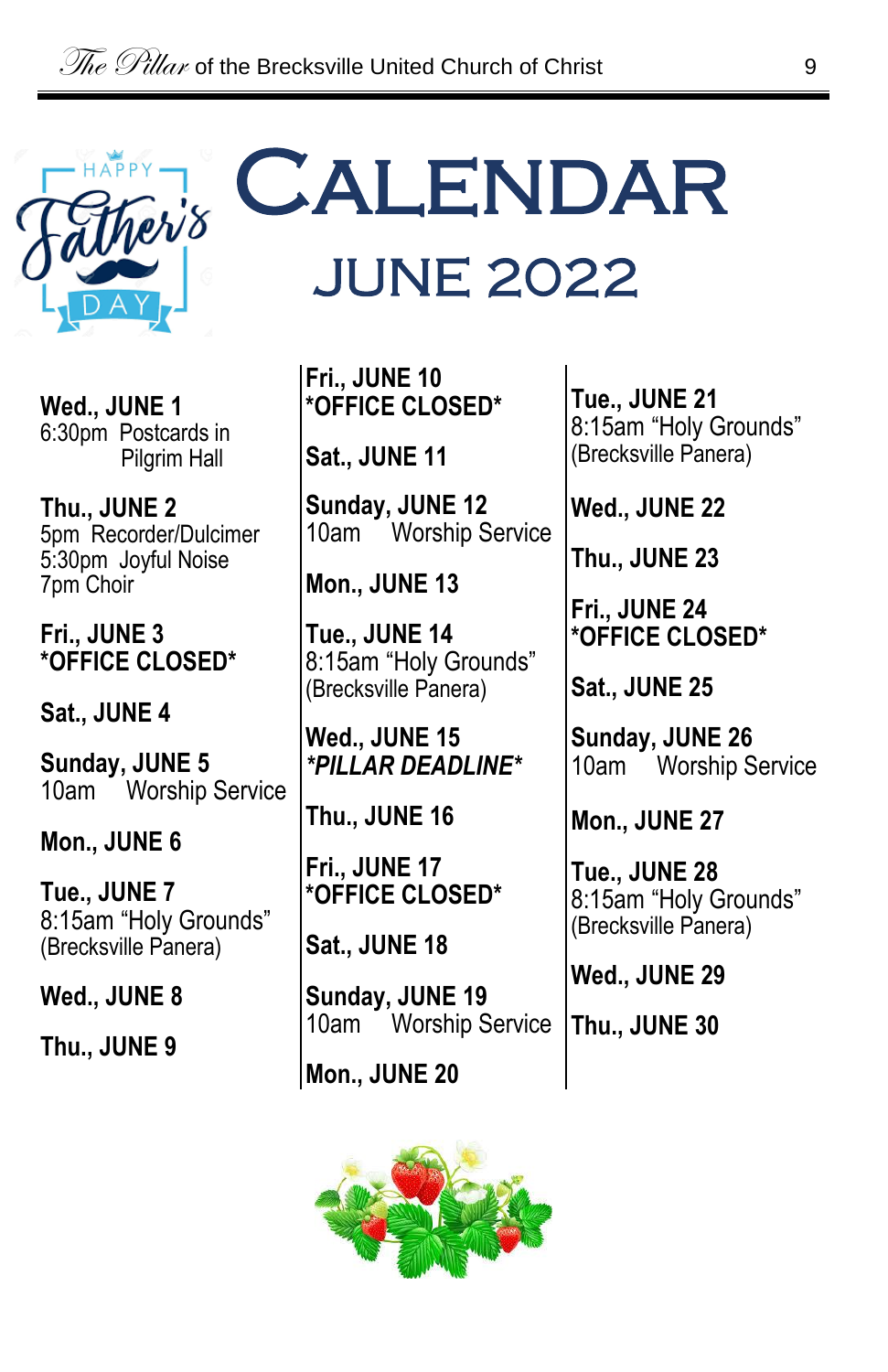## PARTICIPANTS IN WORSHIP

| <b>JUNE 5, 2022</b>               |                          | <b>JUNE 19, 2022</b>     |                          |
|-----------------------------------|--------------------------|--------------------------|--------------------------|
| <b>Head Usher:</b>                | <b>Sue Maier</b>         | <b>Head Usher:</b>       | Jill Zedan               |
| Ushers:                           | <b>Evelyn Seager</b>     | Ushers:                  | <b>Diane Gressley</b>    |
|                                   | TBD                      |                          | <b>Evelyn Seager</b>     |
| Lay Reader:                       | Jill Zedan               | Lay Reader:              | <b>Paul Kuzmins</b>      |
| Greeter:                          | <b>Sherrill Witt</b>     | Greeter:                 | <b>Jon Thompson</b>      |
| Nursery:                          | TBD                      | Nursery:                 | TBD                      |
| <b>Counters:</b>                  | <b>Marge Culver</b>      | <b>Counters:</b>         | <b>Marge Culver</b>      |
|                                   | <b>Sue Stenzel</b>       |                          | <b>Janet Renovetz</b>    |
| Acolyte:                          | <b>Aurthur Cook</b>      | Acolyte:                 | TBD                      |
| <b>Peace Candle: Dorothy Cook</b> |                          | <b>Peace Candle: TBD</b> |                          |
| AV:                               | TBD                      | AV:                      | <b>Jim Duffy</b>         |
| <b>Flowers:</b>                   | <b>Janet Renovetz</b>    | <b>Flowers:</b>          | <b>Janet Renovetz</b>    |
| Snack:                            | <b>Gina Cook</b>         | Snack:                   | Jon Thompson             |
|                                   | <b>Jon Thompson</b>      |                          | TBD                      |
| Setup/Serve:                      | <b>TBD</b>               | Setup/Serve:             | <b>TBD</b>               |
|                                   | <b>TBD</b>               |                          | <b>TBD</b>               |
| Cleanup:                          | <b>TBD</b>               | Cleanup:                 | <b>Bob Chandler</b>      |
|                                   | TBD                      |                          | <b>Caroline Chandler</b> |
|                                   |                          |                          |                          |
| <b>JUNE 12, 2022</b>              |                          | <b>JUNE 26, 2022</b>     |                          |
| <b>Head Usher:</b>                | TBD                      | <b>Head Usher:</b>       | <b>Diane Gresley</b>     |
| Ushers:                           | <b>Evelyn Seager</b>     | Ushers:                  | TBD                      |
|                                   | TBD                      |                          | TBD                      |
| Lay Reader:                       | <b>Jon Thompson</b>      | Lay Reader:              | <b>Rose Kaval</b>        |
| Greeter:                          | <b>Caroline Chandler</b> | Greeter:                 | <b>Dave Bernard</b>      |
|                                   | <b>Bob Chandler</b>      | Nursery:                 | TBD                      |
| Nursery:                          | TBD                      | <b>Counters:</b>         | <b>Marge Culver</b>      |
| <b>Counters:</b>                  | <b>Marge Culver</b>      |                          | <b>Janet Renovetz</b>    |
|                                   | <b>Janet Renovetz</b>    | Acolyte:                 | TBD                      |
| Acolyte:                          | TBD                      | <b>Peace Candle: TBD</b> |                          |
| <b>Peace Candle:</b>              | <b>TBD</b>               | AV:                      | <b>TBD</b>               |
| AV:                               | <b>Fred Pedersen</b>     | <b>Flowers:</b>          | TBD                      |
| <b>Flowers:</b>                   | <b>Tia Began</b>         | Snack:                   | <b>Diane Gressley</b>    |
| Snack:                            | <b>Diane Gressley</b>    |                          | TBD                      |
|                                   | <b>TBD</b>               | Setup/Serve:             | <b>Cliff Stenzel</b>     |
| Setup/Serve:                      | TBD                      |                          | <b>Sue Stenzel</b>       |
|                                   | <b>TBD</b>               | Cleanup:                 | <b>Sue Stenzel</b>       |
| Cleanup:                          | TBD                      |                          | TBD                      |
|                                   | <b>TBD</b>               |                          |                          |